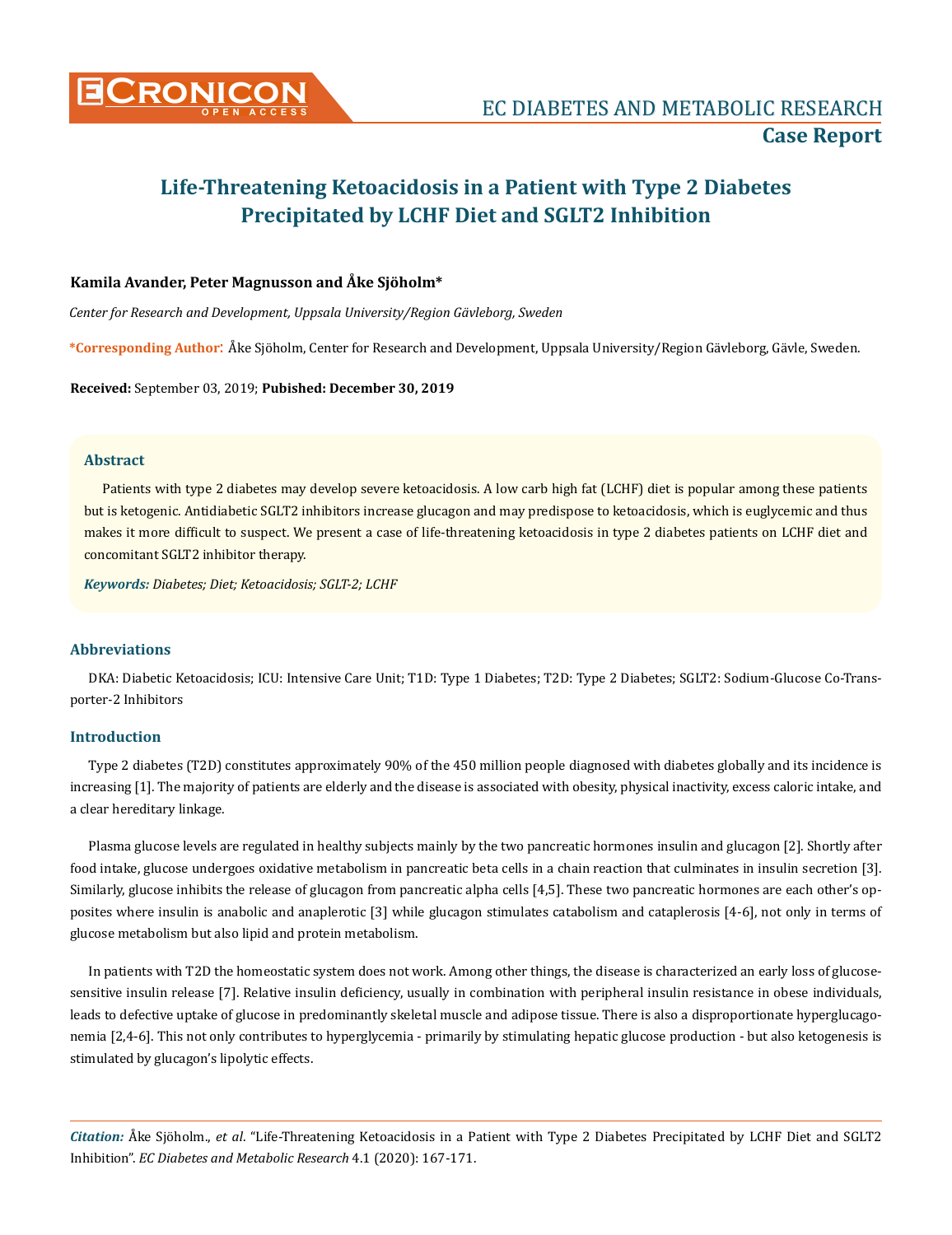Diabetic ketoacidosis (DKA) usually affects patients with type 1 diabetes (T1D), *e.g.* at disease onset or at times of insufficient insulin supply in relation to current needs [8]. It is generally considered that patients with T2D, because they still produce insulin, only very rarely develop DKA, for example in severely catabolic situations. However, T2D is characterized by a progressive loss of insulin-producing beta cells [9,10], which causes many patients with T2D to eventually develop insulinopenia similar to that of T1D and thus need add-on insulin therapy. For these reasons, these patients are prone to develop DKA in situations such with rapid and highly increased insulin requirements. In addition, recurrent DKA occur in patients with Flatbush diabetes, also known as ketosis-prone T2D, which is a common form of T2D in individuals of non-Caucasian ethnicity and characterized by episodic insulinopenia as well as disorders of glucagon production [11].

We present a Caucasian patient with T2D of short duration who developed severe DKA that required intensive care unit (ICU) treatment.

### **Case Report**

A 43-year old male with T2D since five years and obesity (body mass index > 33 kg/m<sup>2</sup>) was admitted to the emergency room with Kussmaul breathing, nausea, vomiting, abdominal pain, polydipsia, polyuria, and acetone odor. Arterial blood gas analysis showed pH 7.15, base excess (BE) -24.7 mmol/L, pO<sub>2</sub> 17.3 kPa, pCO<sub>2</sub> 1.3 kPa, P-glucose 22.1 mmol/L, B-lactate 1.1 mmol/L, and B-ketones of 5.1 mmol/L. The patient had been treated with metformin in the past but due to gastrointestinal side effects he had discontinued it. The patient was transferred to the ICU for DKA therapy with i.v. insulin and fluids. Upon discharge the patient was prescribed the sulfonylurea glimepiride for his T2D.

A month later, he fell ill again with similar symptoms. Arterial blood gas analysis showed pH 7.14, BE -24 mmol/L, pO<sub>2</sub> 17.8 kPa, pCO<sub>2</sub> 1.5 kPa, P-glucose 11.5 mmol/L, B-lactate 0.9 mmol/L, and B-ketones of 7.0 mmol/L. Notably, the hyperglycemia this time, despite a more pronounced ketosis, was only moderate. Between the first and second hospital admissions, a primary care physician had replaced glimepiride with Synjardy™ which is a combination of metformin and the (sodium-glucose co-transporter-2) SGLT2 inhibitor empagliflozin. Again, the patient was admitted to the ICU for DKA treatment. His endogenous insulin production was very high (C-peptide in serum of 2.7 nmol/L), despite continuous treatment with high-dose i.v. insulin.

Recapitulating the medical history in detail revealed that the patient had been on a low carb high fat (LCHF) diet for a long time, even before the first hospital admission. In fact, he had intensified this diet after discharge as he badly wanted to lose weight by "burning fat". Upon discharge from the hospital, the patient was informed of the risks associated with LCHF dieting in diabetes and prescribed metformin, the GLP-1 receptor agonist liraglutide, and insulin glargine.

#### **Discussion**

The LCHF diet involves reduced intake of carbohydrates in favor of increased fat intake. Dieting with LCHF diet is popular, not least in patients with T2D as they usually have become diabetic as a result of obesity [1]. Our patient exhibited pronounced ketosis, which is usually considered very unusual among T2D patients with remaining insulin production. We propose that the LCHF diet was the main contributing factor for this ketosis. Due to its high fat content, this diet is ketogenic, something that is well-known among LCHF- dedicated individuals. One of the authors (Å.S.) has lectured for groups of people on LCHF diet at several times and then noticed a weak, but distinctly sensible, odor of acetone in the room. Blood ketone concentrations of up to 5 mmol/L can occur in people on strict LCHF diet, whereas simultaneous acidosis (ketoacidosis) is rare unless insulin deficiency is also present [12-16].

However, it is important to realize that insulin deficiency does not have to be absolute, but relative to current needs in a dynamic process where the balance between insulin and glucagon may be critical [2,4,5]. In addition to the LCHF diet, norepinephrine treatment and severe infection are catabolic processes believed to may further accelerated the ketogenic situation.

*Citation:* Åke Sjöholm., *et al*. "Life-Threatening Ketoacidosis in a Patient with Type 2 Diabetes Precipitated by LCHF Diet and SGLT2 Inhibition". *EC Diabetes and Metabolic Research* 4.1 (2020): 167-171.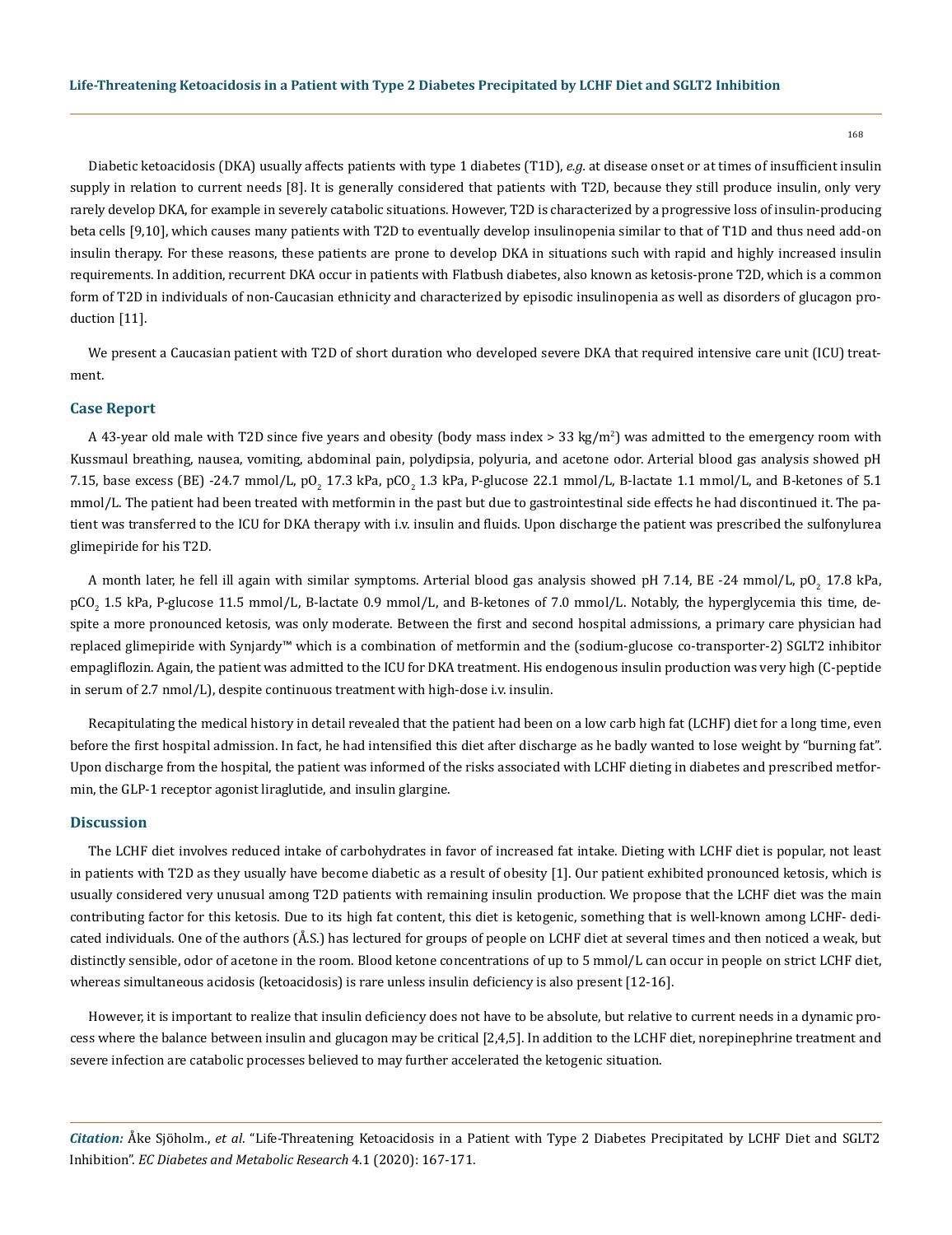The latest class of drugs against T2D, SGLT2 inhibitors [17,18], has, through convincing beneficial effects on clinically relevant endpoints [19], been given strong endorsements by regulatory agencies globally.

SGLT2 inhibitors reduce the reabsorption of glucose in the kidneys, promoting glucosuria and thereby reducing glycemia independently of insulin [17,18]. This class of drugs may, under certain stressful circumstances, cause euglycemic DKA in patients with T1D as well as T2D [20-22]. The mechanisms underlying this unexpected effect started to be unraveled when it was reported that endogenous glucose production increased in T2D patients treated with the SGLT2 inhibitor dapagliflozin [23]. It was subsequently found that SGLT2 is expressed in the glucagon-producing alpha cells and that inhibition of SGLT2 results in increased glucagon secretion [24,25]. This glucagon surplus, relative to low concentrations of insulin, is believed to induce and drive the ketosis as it may occur in SGLT2 inhibitor-treated patients. Since SGLT2 inhibition also reduces glycemia through increased glucosuria, an atypical - euglycemic - ketoacidosis may evolve. The usual symptoms of ketoacidosis, nausea and vomiting, do occur but in the absence of an expected hyperglycemia such an insidious ketoacidosis may easily be missed.

The potential risk attributed to SGLT2 mechanisms should not call for reduced prescription of SGLT2 inhibitors in T2D. On the contrary, in the light of very positive results on hard endpoints [19], these agents should definitely be prescribed more often. However, caution is warranted in patients with long-term (potentially insulinopenic) T2D and/or on LCHF diet and in severely catabolic situations. Patients should be taught the symptoms of ketoacidosis and be advised to seek emergency care should such symptoms develop.

Since patient had been started on SGLT2 inhibitor therapy between the first and second hospital admissions and had more pronounced ketonemia at the latter occasion (7.0 mmol/L vs 5.1 mmol/L) despite significantly lower P-glucose (11.5 mmol/L vs 22.1 mmol/L), it is likely that SGLT2 inhibition had contributed to aggravating the patient's DKA that was close to euglycemic. It is also interesting to note that this patient's DKA developed in spite of a particularly mighty insulin production.

It is important for health care providers to know how to best measure ketosis. The three ketone bodies that have human pathological relevance are beta-hydroxybutyrate, acetoacetate, and acetone. Beta-hydroxybutyrate is the ketone present in the circulation and which is measured as B-ketones. The concentration in healthy adults after a night's fast usually does not exceed 0.2 mmol/L. Acetoacetate is excreted in the urine and is the ketone detected by urinary dip sticks. Acetone is metabolized and eliminated mainly via the lungs. Thus, different ketones are measured in blood and urine, which may not be well known, and this is also relevant from a time perspective. Bketone analysis gives a snapshot, whereas U-ketones accumulate over longer periods. The situation is analogous to the measurement of P-glucose vs U-glucose. Each emergency room and ICU must have access to B-ketone meters (including sticks). These are now simple and inexpensive and many diabetes patients with labile glycemia have such meters in their homes.

#### **Conclusion**

Patients with type 2 diabetes may develop severe ketoacidosis. The LCHF diet is popular in patients with type 2 diabetes but is also ketogenic which may suffer profound ketoacidosis despite marked hyperinsulinemia. The SGLT2 inhibitors, may induce or aggravate euglycemic ketoacidosis by increasing glucagon release and glucosuria.

### **Conflicts of Interest**

Kamila Avander reports no disclosures. Peter Magnusson received speakers fee/grants from Abbott, Alnylam, Bayer, Boeringer-Ingelheim, Novo Nordisk, Octopus Medical, and Pfizer. Åke Sjöholm received speaker's fee from AstraZeneca and Boehringer-Ingelheim.

#### **Bibliography**

1. Zimmet P., *et al*[. "Diabetes mellitus statistics on prevalence and mortality: facts and fallacies".](https://www.ncbi.nlm.nih.gov/pubmed/27388988) *Nature Reviews Endocrinology* 12.10 [\(2016\): 616-622.](https://www.ncbi.nlm.nih.gov/pubmed/27388988)

*Citation:* Åke Sjöholm., *et al*. "Life-Threatening Ketoacidosis in a Patient with Type 2 Diabetes Precipitated by LCHF Diet and SGLT2 Inhibition". *EC Diabetes and Metabolic Research* 4.1 (2020): 167-171.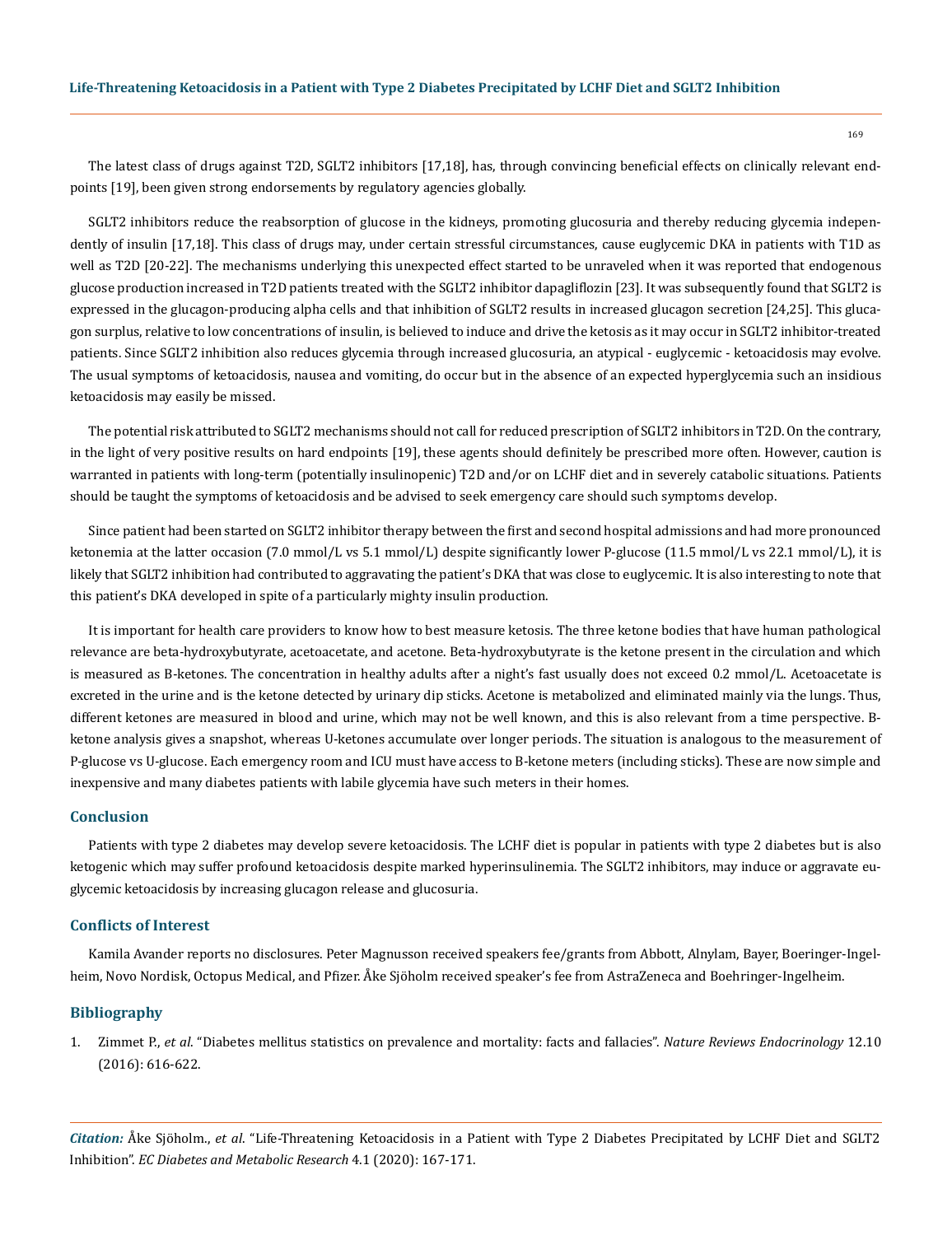- 2. Holst JJ., *et al*[. "Insulin and glucagon: partners for life".](file:///C:/Users/Mounika/Desktop/New%20folder/ecdmr/2017) *Endocrinology* 158.4 (2017): 696-701.
- 3. [Rorsman P and Ashcroft FM. "Pancreatic β-cell electrical activity and insulin secretion: of mice and men".](https://www.ncbi.nlm.nih.gov/pubmed/29212789) *Physiological Reviews* 98.1 [\(2018\): 117-214.](https://www.ncbi.nlm.nih.gov/pubmed/29212789)
- 4. [Unger RH and Cherrington AD. "Glucagonocentric restructuring of diabetes: a pathophysiologic and therapeutic makeover".](https://www.ncbi.nlm.nih.gov/pubmed/22214853) *Journal [of Clinical Investigation](https://www.ncbi.nlm.nih.gov/pubmed/22214853)* 122.1 (2012): 4-12.
- 5. Hædersdal S., *et al*[. "The role of glucagon in the pathophysiology and treatment of type 2 diabetes".](https://www.ncbi.nlm.nih.gov/pubmed/29307553) *Mayo Clinic Proceedings* 93.2 [\(2018\) : 217-239.](https://www.ncbi.nlm.nih.gov/pubmed/29307553)
- 6. Drucker DJ., *et al*[. "Discovery, characterization, and clinical development of the glucagon-like peptides".](https://www.ncbi.nlm.nih.gov/pubmed/29202475) *Journal of Clinical Investigation* [127.12 \(2017\): 4217-4227.](https://www.ncbi.nlm.nih.gov/pubmed/29202475)
- 7. Pfeifer MA., *et al*. "Insulin secretion in diabetes mellitus". *[The American Journal of Medicine](https://www.ncbi.nlm.nih.gov/pubmed/7011013)* 70.3 (1981): 579-588.
- 8. Tran TTT., *et al*[. "Review of evidence for adult diabetic ketoacidosis management protocols".](https://www.ncbi.nlm.nih.gov/pmc/articles/PMC5468371/) *Frontiers in Endocrinology* 8 (2017): [106.](https://www.ncbi.nlm.nih.gov/pmc/articles/PMC5468371/)
- 9. [UK Prospective Diabetes Study Group. "U.K. prospective diabetes study 16. Overview of 6 years' therapy of type II diabetes: a](https://www.ncbi.nlm.nih.gov/pubmed/7589820)  progressive disease. *Diabetes* [44.11 \(1995\): 1249-1258.](https://www.ncbi.nlm.nih.gov/pubmed/7589820)
- 10. [Sjöholm Å. "Diabetes mellitus and impaired pancreatic beta-cell proliferation".](https://www.ncbi.nlm.nih.gov/pubmed/8772619) *Journal of Internal Medicine* 239.3 (1996): 211-220.
- 11. Patel SG., *et al*[. "Pathogenesis of A⁻β⁺ ketosis-prone diabetes".](https://www.ncbi.nlm.nih.gov/pubmed/23160531) *Diabetes* 62.3 (2013): 912-922.
- 12. Bergqvist AG., *et al*[. "Fasting versus gradual initiation of the ketogenic diet: a prospective, randomized clinical trial of efficacy".](https://www.ncbi.nlm.nih.gov/pubmed/16302862)  *Epilepsia* [46.11 \(2005\): 1810-1819.](https://www.ncbi.nlm.nih.gov/pubmed/16302862)
- 13. Paoli A. "Ketogenic diet for obesity: friend or foe?". *[International Journal of Environmental Research and Public Health](https://www.ncbi.nlm.nih.gov/pmc/articles/PMC3945587/)* 11.2 (2014): [2092-2107.](https://www.ncbi.nlm.nih.gov/pmc/articles/PMC3945587/)
- 14. Courchesne-Loyer A., *et al*[. "Inverse relationship between brain glucose and ketone metabolism in adults during short-term](https://www.ncbi.nlm.nih.gov/pubmed/27629100)  [moderate dietary ketosis: A dual tracer quantitative positron emission tomography study".](https://www.ncbi.nlm.nih.gov/pubmed/27629100) *Journal of Cerebral Blood Flow and Metabolism* [37.7 \(2017\): 2485-2493.](https://www.ncbi.nlm.nih.gov/pubmed/27629100)
- 15. Neal EG., *et al*[. "A randomized trial of classical and medium-chain triglyceride ketogenic diets in the treatment of childhood epilepsy".](https://www.ncbi.nlm.nih.gov/pubmed/19054400)  *Epilepsia* [50.5 \(2009\): 1109-1116.](https://www.ncbi.nlm.nih.gov/pubmed/19054400)
- 16. Payne NE., *et al*[. "The ketogenic and related diets in adolescents and adults-a review".](https://www.ncbi.nlm.nih.gov/pubmed/22004525) *Epilepsia* 52.11 (2011): 1941-1948.
- 17. [Ferrannini E and Solini A. "SGLT2 inhibition in diabetes mellitus: rationale and clinical prospects".](https://www.ncbi.nlm.nih.gov/pubmed/22310849) *Nature Reviews Endocrinology* [8.8 \(2012\): 495-502.](https://www.ncbi.nlm.nih.gov/pubmed/22310849)
- 18. [Ferrannini E. "Sodium-glucose co-transporters and their inhibition: clinical physiology".](https://www.ncbi.nlm.nih.gov/pubmed/28506519) *Cell Metabolism* 26.1 (2017): 27-38.
- 19. Zinman B., *et al*[. "EMPA-REG OUTCOME investigators. Empagliflozin, cardiovascular outcomes, and mortality in type 2 diabetes".](https://www.nejm.org/doi/full/10.1056/NEJMoa1504720)  *[The New England Journal of Medicine](https://www.nejm.org/doi/full/10.1056/NEJMoa1504720)* 373 (2015): 2117-2128.

*Citation:* Åke Sjöholm., *et al*. "Life-Threatening Ketoacidosis in a Patient with Type 2 Diabetes Precipitated by LCHF Diet and SGLT2 Inhibition". *EC Diabetes and Metabolic Research* 4.1 (2020): 167-171.